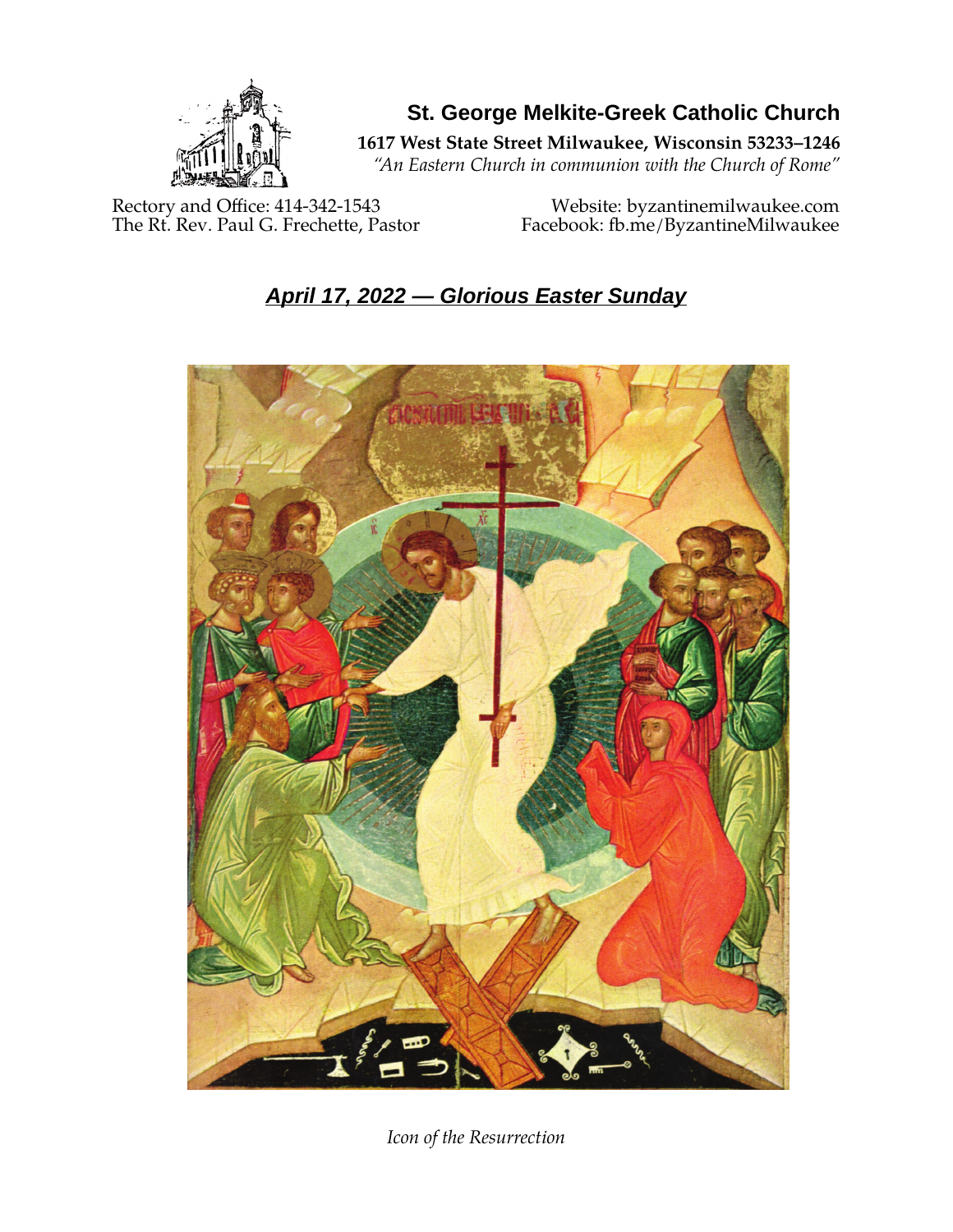April 17, 2022 — Glorious Easter Sunday

### **St. George Melkite-Greek Catholic Church**

**1617 West State Street Milwaukee, Wisconsin 53233–1246**

*"An Eastern Church in communion with the Church of Rome"* Rectory and Office: 414-342-1543 Website: [byzantinemilwaukee.com](https://byzantinemilwaukee.com/)

The Rt. Rev. Paul G. Frechette, Pastor Facebook: fb.me/ByzantineMilwaukee

## *Divine Liturgy*

*Livestreams and recordings of services on the parish's Facebook page: [facebook.com/pg/Byzan](https://www.facebook.com/pg/ByzantineMilwaukee/videos/)[tineMilwaukee/videos/.](https://www.facebook.com/pg/ByzantineMilwaukee/videos/) An account is not needed.*

**Intention:** For the parishoners and friends of the parish, living and deceased.

#### **Hymns**

**Troparion:** Christ is risen from the dead and by His death He has trampled upon death; and has given life to those who were in the tomb.

*Christos anesti ek nekron thanato thanaton patissas; kai tis en tis mnimassis zoin charisamenos.* (Greek)

*Al Meseehu qam im bainil amwat wa wati al mawt a bil mawat; Wa wahhab el hayat li ladeena fil kubur.* (Arabic)

**Hypacoi:** Mary and her companions went forth before dawn. They found the stone rolled away from the tomb and heard the angel say, "Why do you seek Him as a man among the dead, when He is in eternal splendor? Behold, the shroud is laid aside. Hasten and proclaim to the world that the Lord is risen and has put Death to death, for He is the Son of God, the Savior of mankind.

**Kontakion:** Though You went down in the tomb, O immortal One, You overthrew the power of Hades and rose victorious, O Christ God. You greeted the ointment bearing women, saying "Rejoice!" You gave peace to Your apostles, and to those who had Fallen resurrection.

**Hirmos:** The Angel cried to the one who is full of grace, Hail, O immaculate Virgin, Hail again, for your Son is risen from the tomb on the third day. Shine, shine, O New Jerusalem, for the glory of the Lord has shown upon you. Rejoice and be glad O Sion, and you O Pure One, O Mother of God, exalt in the Resurrection of your Son.

**Kinonikon:** Receive the Body of Christ and taste the Source of Immortality. Alleluia.

**Prokimenon:** This is the day the Lord has made: let us be glad and rejoice in it!

*Stichon:* Give praise to the Lord, for he is good, for his mercy endures forever.

#### **Apostolic Reading:** Acts 1:1-9

In the preceding book, Theophilus, I was concerned with everything Jesus did and taught from the beginning, until the day he was taken up, after giving commandments through the Holy Spirit to the apostles he had chosen. To them also he showed himself alive after his passion by many proofs, appearing to them during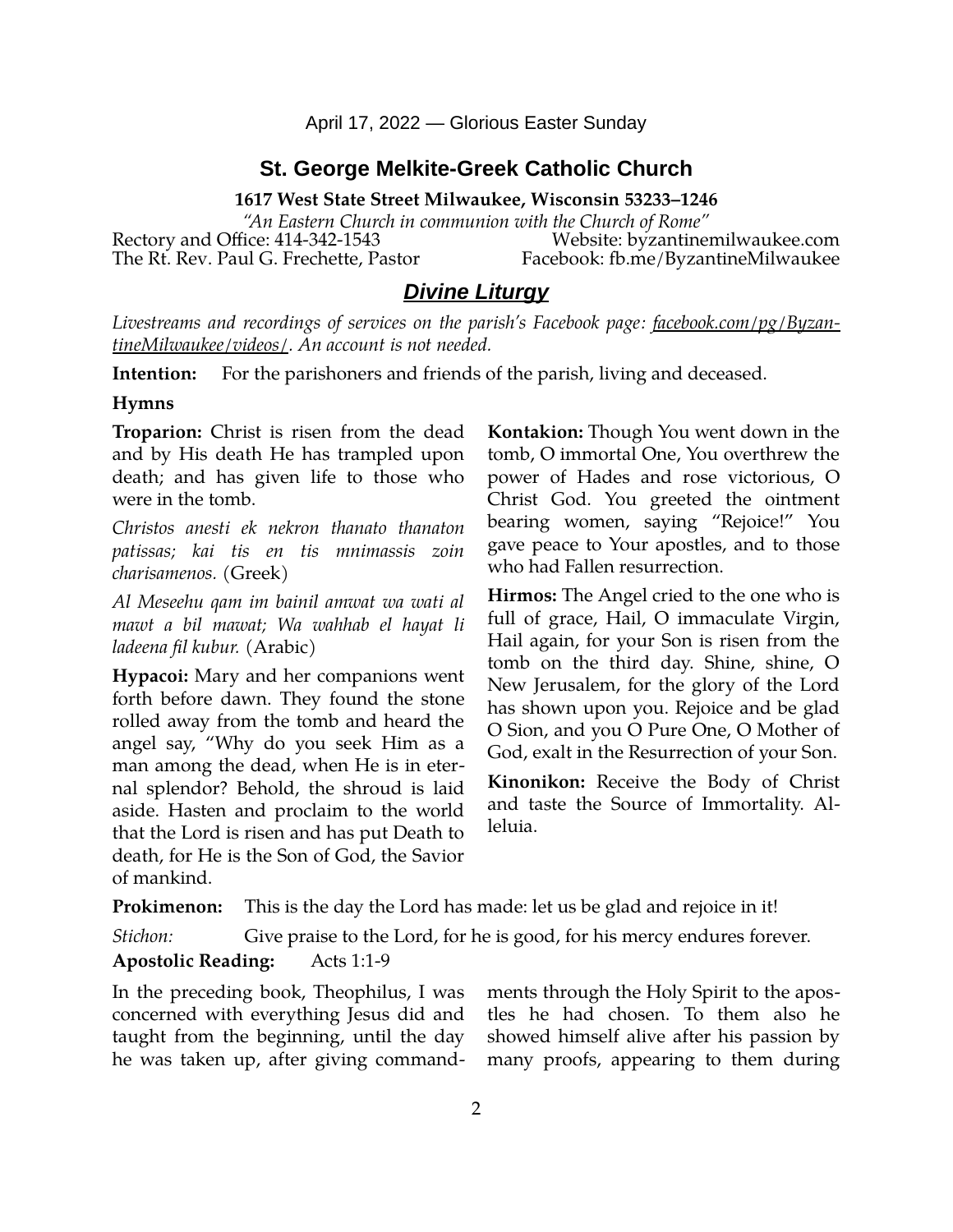forty days and speaking about God's kingdom. And while eating with them, he told them not to leave Jerusalem, but to wait for the Father's promise, "of which you have heard," he said, "by my mouth. For while John baptized with water, you shall be baptized in the Holy Spirit within a few days."

Now, those gathered there questioned him, asking, "Lord, is it now that you will restore the kingdom to Israel?" But he answered them, "It is not for you to know the times or the proper moments the Father has set by his own authority. But you shall receive power when the Holy Spirit comes upon you, and you shall be witnesses to me in Jerusalem, and in Judea and Samaria, and even to the very ends of the earth."

**Alleluia:** You shall arise and have mercy upon Sion, for the time to pity her, the right time has come.

*Stichon:* The Lord has looked down from heaven upon all the sons of men.

In the beginning was the Word, and the Word was with God; and the Word was God. He was in the beginning with God. All things were made through him, and without him was made nothing that has been made. In him was life, and the life was the light of men. And the light shines in the darkness; and the darkness grasped it not. There was a man, one sent from God, whose name was John. This man came as a witness, to bear witness concerning the light, that all might believe through him. He was not himself the light, but was to bear witness to the light. It was the true light that enlightens every man who comes into the world. He was in the world, and the world was made through him, and the world knew him not. He

came to his own, and his own received him not. But to as many as received him he gave the power of becoming children of God; to those who believe in his name: who were born not of blood, nor of the will of the flesh, nor of the will of man, but of God. And the Word was made flesh, and dwelled among us. And we saw his glory (glory as of the only-begotten of the Father) full of grace and of truth. John bore witness concerning him, and cried, "This was the one of whom I said, 'He who is to come after me has been set above me, because he was before me.'" And of his fullness we have all received, grace for grace. For the Law was given through Moses; grace and truth came through Jesus Christ.

#### **Paschal Greeting**

The Paschal greeting is a custom among Eastern Christians, consisting of a greeting and response. Instead of "hello" or its equivalent, one is to greet another person with "Christ is risen!" The response is "He is truly risen!" This greeting is used during liturgical services and informally at other times, starting with the feast of Pascha and lasting until Ascension, the period known as Paschaltide:

**Gospel:** Jn 1:1-17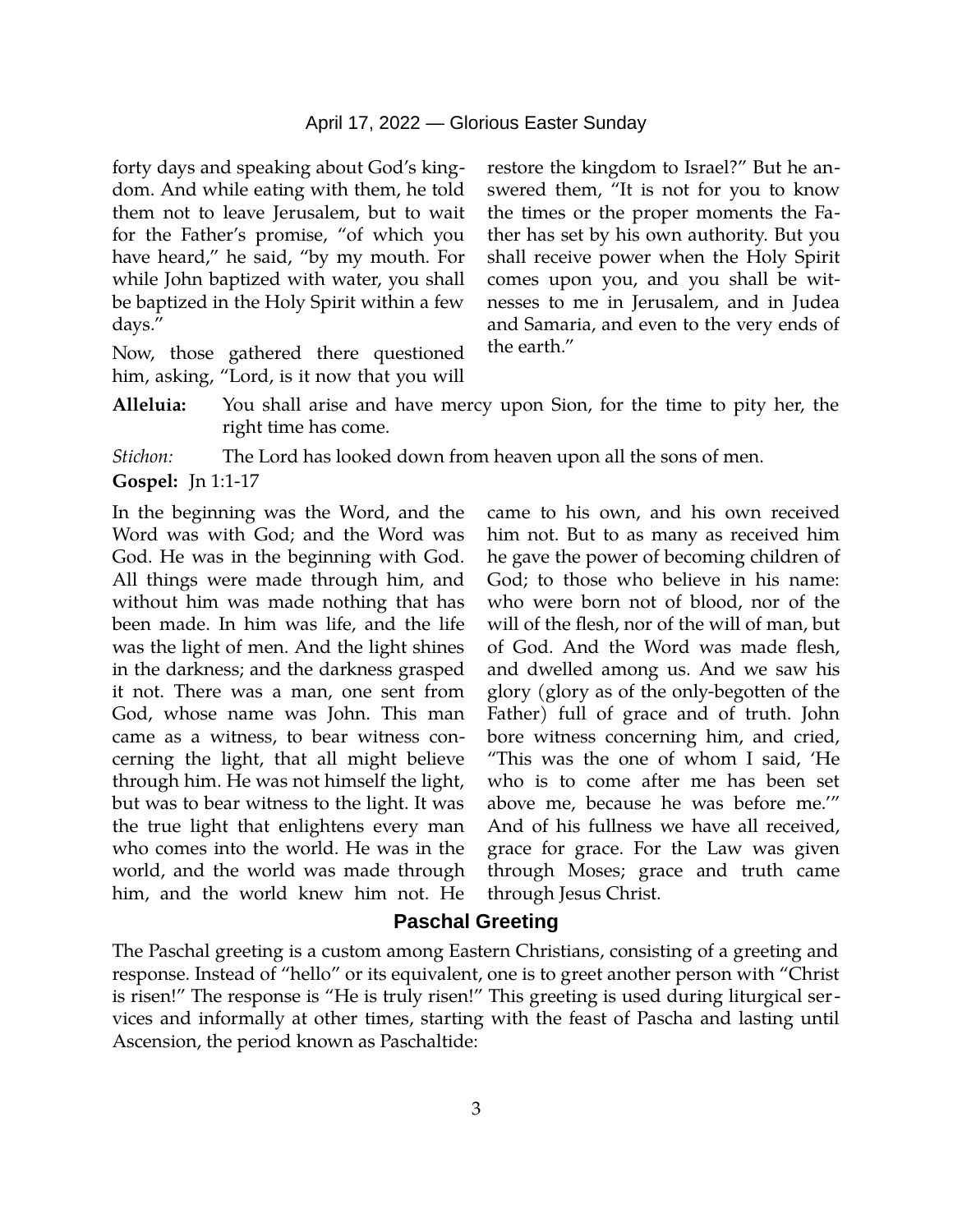## April 17, 2022 — Glorious Easter Sunday

| English         | Christ is risen! He is truly risen!  |
|-----------------|--------------------------------------|
| Greek           | Christos Anesti! Alithos Anesti!     |
| Arabic          | Al-Maseehu Qam! Haqqan Qam!          |
| Church Slavonic | Hristos voskrese! Voistinu voskrese! |
|                 |                                      |

## **Stewardship**

Last Sunday: fundraising=\$612.00; stole offerings=\$60.00; candles=\$6.00; donations=\$433.31; ordinary collections=\$621.00. Donations last month via PayPal: \$420.00. Thanks for your generosity!

Owed to eparchy (assessment, retirement and medical insurance; last updated March 12, 2022): \$38,361

Want to automate donations? One-time or monthly payments via **PayPal**: [byzantinemil](https://byzantinemilwaukee.com/donate/)[waukee.com/donate.](https://byzantinemilwaukee.com/donate/) Use your bank's **online billpay** (payee information): St. George's Syrian Congregation · 1617 W State St · Milwaukee, WI 53233-1246; phone: (414) 342- 1543; email: [info@byzantinemilwaukee.com](mailto:info@byzantinemilwaukee.com).

# **Prayer List**

Please remember—All those who are sick and in need: Alice Herro\*, Nick Langenfeld, Barb Moden (sister of Jan Taylor), Eva Nora (niece of the Noras), Bob Peterson, Joe Radanovich, the Rebholz family, Eva Saseen (Theresa and Janelle Herro's niece), Jan Taylor, Kathy Tomaz, John Zambo and Kathy Zambo. For those we have been asked to pray for: Justin & Krysten Hager (Jan Taylor) and Carl Wallenmeyer (Jan Taylor).

\* Please particularly remember Alice Herro who has been having health issues recently.

# **Schedule for This Week**

| Friday:   | 6pm Divine Liturgy                               |
|-----------|--------------------------------------------------|
| Saturday: | St. George the Great-martyr                      |
| Sunday:   | St. Thomas Sunday                                |
|           | 10:30am Divine Liturgy                           |
|           | After Liturgy, One-year Memorial for Ann Rebholz |

**Congratulations and Happy Birthday** to Lorenzo Roxas (4/22). May God grant you many years!

## **[COVID-19](mailto:j1ordan2000@yahoo.com)**

According to the Milwaukee Health Department, the best way to stop the community spread of COVID-19 is to take preventative action to protectBest place to live in Croatia yourself and others:

• Get a COVID-19 vaccine as soon as you can [\(city.milwaukee.gov/CovidVax\)](https://city.milwaukee.gov/CovidVax). Vaccines are safe and readily available at walk-in clinics throughout the community for anyone over the age of 12 years old.